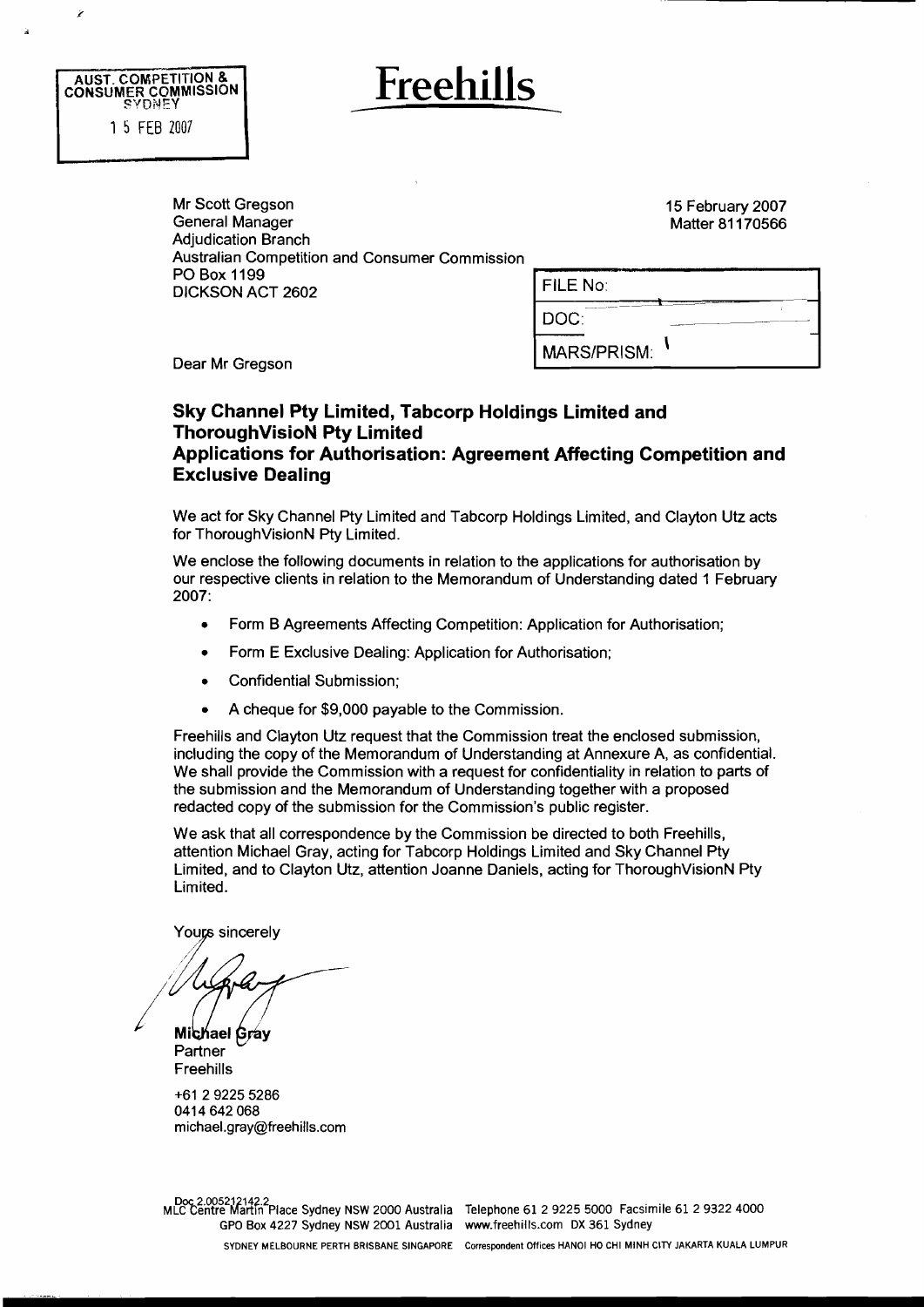|  | SYDNEY       | <b>AUST. COMPETITION &amp;</b><br><b>CONSUMER COMMISSION</b> |
|--|--------------|--------------------------------------------------------------|
|  | 1 5 FEB 2007 |                                                              |

As1031

# **Form B**

Commonwealth of Australia *Trade Practices Act 1974* - Sub-section 88(1)

# **AGREEMENTS AFFECTING COMPETITION: APPLICATION FOR AUTHORISATION**

To the Australian Competition and Consumer Commission:

Application is hereby made under sub-section 88(1) of the *Trade Practices* Act *1974* for an authorisation under that subsection:

- to make a contract or arrangement, **or** arrive at an understanding, a provision of which would have the purpose, or would have or might have the effect, of substantially lessening competition within the meaning of section 45 of the Act; and
- to give effect to a provision of a contract, arrangement or mderstanding which provisions has the purpose, or has or may have the effect, of substantially lessening competition within the meaning of section 45 of that Act.

# 1. (a) **Name** of Applicants:

The Applicants are **as** follows:

- (9 ThroughVisioN **Pty** Limited ("TVNv');
- (ii) Tabcorp Holdings Limited ("Tabcorp");
- (iii) Sky Channel Pty Ltd  $("Sky")$ ,

(collectively, "the Parties").

This Application is to be read and determined together with the Application in Form E in respect of Exclusive Dealing ("Related Application").

# (b) Short description of business carried on by applicants:

A short description of the business carried on by each of the applicants is as follows:

- (0 **TVN** is a sports rights management company that specialises in thoroughbred racing. **TVN** currently manages the thoroughbred horse racing rights for racing in Victoria and metropolitan Sydney.
- (ii) Tabcorp is an entertainment company, specialising in wagering and gaming.
- (iii) Sky is in the business of sports broadcasting, specialising in thoroughbred, harness and greyhound racing.

Further details of the applicants are provided in Section 3 of the submission made in support of this Application and the Related Application ("Submission").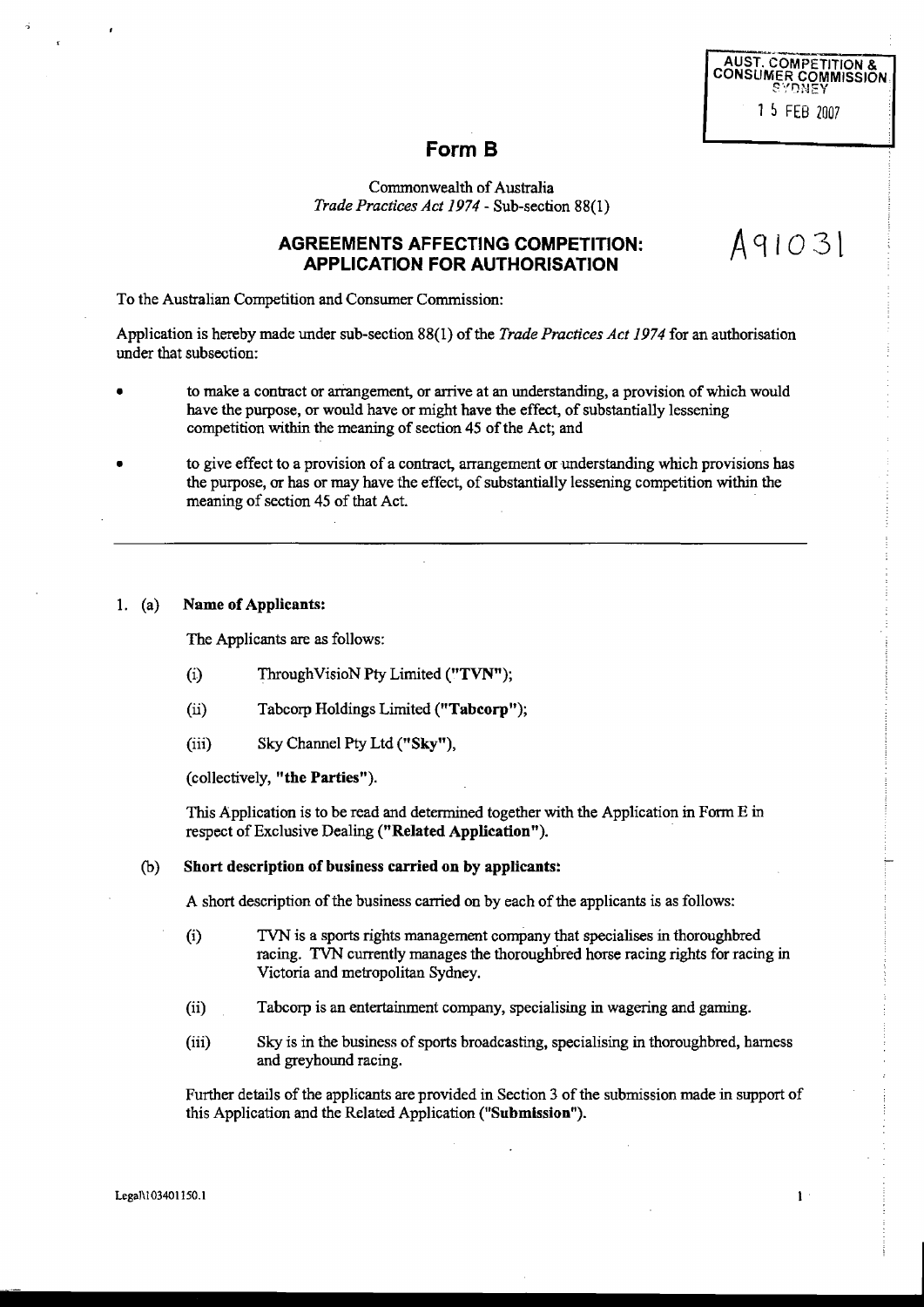# (c) Address in Australia for service of documents on the applicants:

Joanne Daniels Michael Gray Clayton Utz Lawyers Freehills **Lawyers**  Level 18 MLC Centre 333 Collins Street, 19 **Martin** Place Melbourne, Victoria 3000. Sydney, NSW, 2000

# **2.** (a) Description of the contract, arrangement or understanding, whether proposed or actual, for which authorisation is sought:

Authorisation is sought for schedules 1 to 7 of the Memorandum of Understanding ("MOU") dated 1 February 2007 and any arrangements made under clause 2.3 of the MOU which are consistent with the MOU.

Further detail of the MOU is provided at Section 4 of the Submission.

(b) Description of those provisions of the contract, arrangement or understanding that are, or would or might, substantially lessen competition:

Details of the provisions of the MOU which might affect competition are provided in Section 4 of the Submission.

(c) Description of the goods or services to which the contract, arrangement or understanding (whether proposed or actual) relate:

The broadcasting **rights** for thoroughbred racing. See Section 4 of the Submission for furlher details.

(d) The term for which authorisation of the contract, arrangement or understanding (whether proposed or actual) is being sought and grounds supporting this period of authorisation:

The arrangements will be operational until 31 December 2012.

# 3. (a) Names, addresses and descriptions of business carried on by other parties or proposed parties to the contract or proposed contract, arrangement or understanding:

This Application and the Related Application is made on behalf of **TVN,** Tabcorp and Sky.

(b) Names, addresses and descriptions of business carried on by parties and other persons on whose behalf this application is made:

Not applicable.

# $4.$  (a) Arguments in support of authorisation:

The authorisation will allow for the realisation of significant public benefits and will have either minimal or no effect on competition. Further detail is provided at Sections 10 and 11 of the Submission.

### (b) Facts and evidence relied upon in support of these claims:

The facts and contentions relied on by the applicants in support of these grounds are set out in the Submission, particularly sections 10 and 11.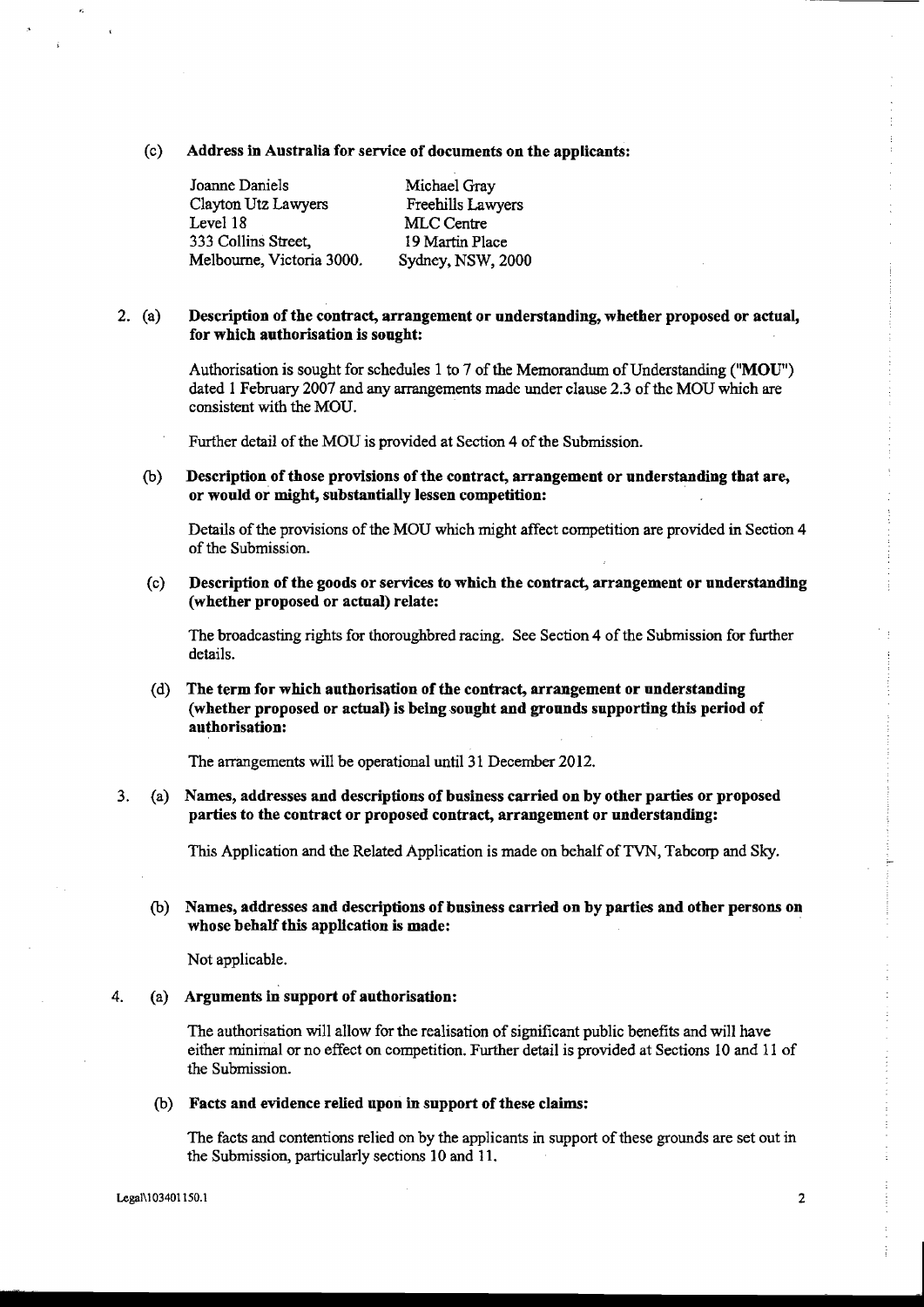$\overline{5}$ . Provide a description of the market(s) in which the goods or services described at  $2$  (c) are supplied or acquired and other affected markets including: significant suppliers and acquirers; substitutes available for the relevant goods or services; any restriction on the supply or acquisition of the relevant goods or services (for example geographic or legal restrictions):

> A description of the range of possible relevant markets is set out in Section 9 of the Submission made in support of this Application and the Related Application.

**6.** (a) Detriments to the public resulting or likely to result from the authorisation, in particular the likely effect of the contract, arrangement or understanding on the prices of the goods or services described at 2 (c) and the prices of goods or services in other affected markets:

> The authorisation will have either minimal or no effect on competition. See Section 10 of the Submission.

(b) Facts and evidence relevant to these detriments:

The facts and contentions relied on by the applicants relevant to these detriments are set out in Section 10 of the Submission.

- $7.$ This application for authorisation may also be expressed to be made in relation to other contracts, arrangements or understandings or proposed contracts, arrangements or understandings, that are or will be in similar terms to the above mentioned contract, arrangement or understanding:
	- (a) Is this application to be so expressed?

N<sub>0</sub>

- (b) If so, the following information is to be furnished:
	- (1) description of any variations between the contract, arrangement or understanding for which authorisation **is** sought and those contracts, arrangements or understandings that are stated to be in similar terms:

Not applicable.

(ii) Where the parties to the similar term contract(s) are known - names, addresses and descriptions of business carried on by those other parties:

Not applicable.

 $(iii)$  Where the parties to the similar term contract(s) are not known - description of the class of business carried on by those possible parties:

Not applicable.

**8.** (a) Does this application deal with a matter relating to a joint venture (See section **45)** of the Trade Practices Act **19 74?** 

No

@) If so, are any other applications being made simultaneously with this application in relation to that joint ventare?

 $\overline{\mathbf{3}}$ 

Not applicable

Legal\103401150.1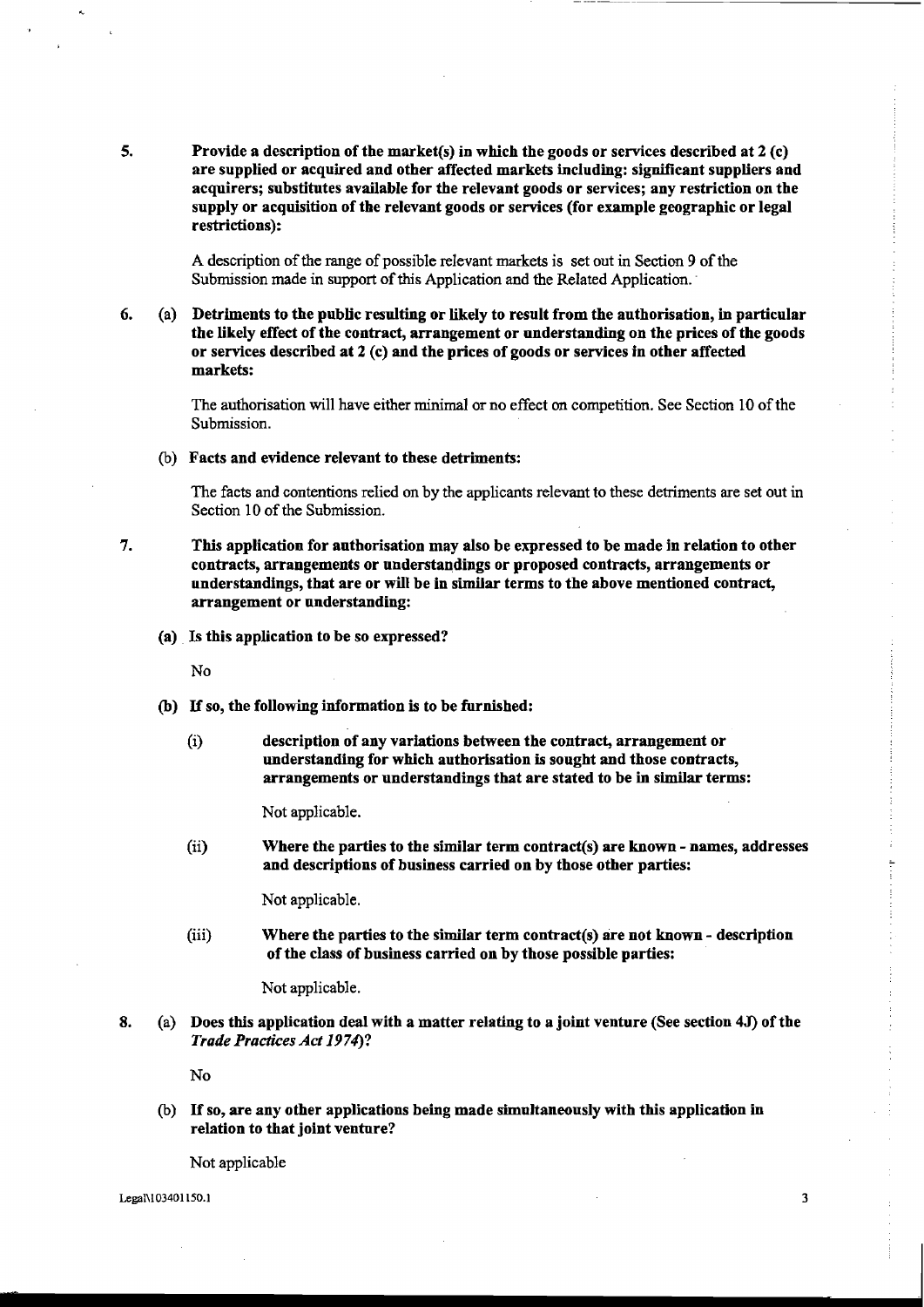(c) **If so, by whom or on whose behalf are those other applications being made?** 

Not applicable

- 
- **7. Name and address of person anthorised by the applicant to provide additional information in relation to this application.**

Joanne Daniels, Partner, Clayton Utz, Level 18,333 Collins Street, Melbourne, Vic, 3000, Ph: **(03)** 9286 6967.

Signed by/on behalf of TVN . . . . . . . . . . Signature) Dated ... **.<sup>157</sup>. ... ... ... ...** ... .2007 ........ .;r,,. .... *D9,i&* ........ **(Full** name) 2 m miller)<br>Pasthyr, Clempton Utz<br>Description)

Michael Gray, **Partner,** Freehills, MLC Centre, 19 Martin Place, Sydney, NSW, 200 1, Ph: (02) 9225 5286

Dated Christ Technical AUST. COMPETITION &<br>CONSUMER COMMISSION 1 5 FEB 2007

Signed by/on behalf of Tabcorp/Sky (Signature) MICHAEL FOLAN  $6244$ (Full name)

PARTNOR (Description)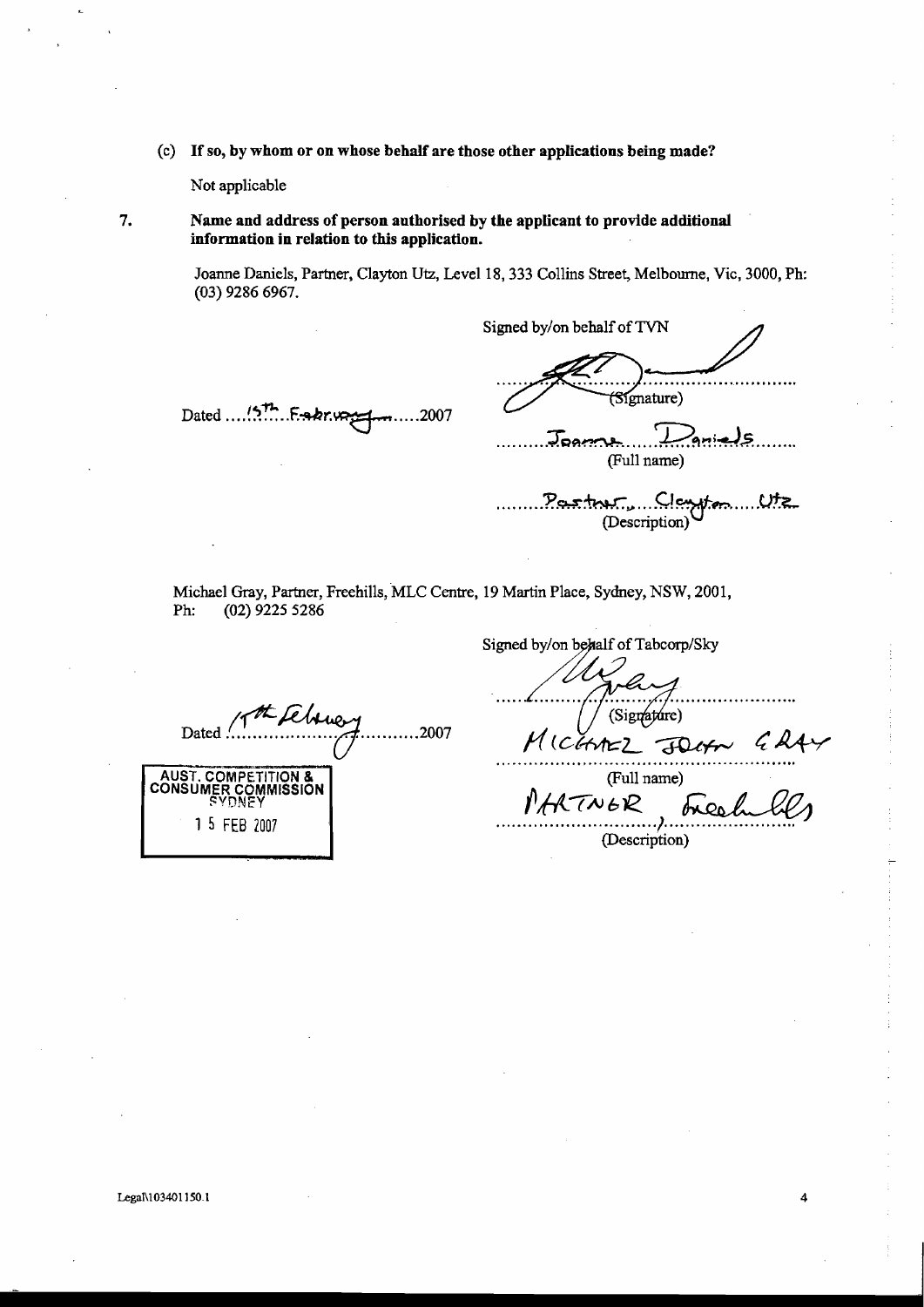# **DIRECTIONS**

 $\mathbf{1}$ . In lodging this form, applicants must include all information, including supporting evidence that they wish the Commission to take into account in assessing the application for authorisation.

> Where there is insufficient space on this form to furnish the required information, the information is to be shown on separate sheets, numbered consecutively and signed by or on behalf of the applicant.

- $2.$ Where the application is made by or on behalf of a corporation, the name of the corporation is to be inserted in item  $1(a)$ , not the name of the person signing the application and the application is to be signed by a person authorised by the corporation to do so.
- 3. Describe that part of the applicant's business relating to the subject matter of the contract, arrangement or understanding in respect of which the application is made.
- Provide details of the contract, airangement or understanding (whether proposed or actual) in 4. respect of which the authorisation is sought. Provide details of those provisions of the contract, arrangement or understanding that are, or would or might, substantially lessen competition.

In providing these details:

fa) to the extent that any of the details have been reduced to writing - provide a true copy of the writing; and

(b) to the extent that any of the details have not been reduced to writing - provide a full and correct description of the particulars that have not been reduced to writing.

- $5<sub>1</sub>$ Where authorisation is sought on behalf of other parties provide details of each of those parties including names, addresses, descriptions of the business activities engaged in relating to the subject matter of the authorisation, and evidence of the party's consent to authorisation being sought on their behalf.
- 6. Provide details of those public benefits claimed to result or to be likely to result from the proposed contract, arrangement or understanding including quantification of those benefits where possible.
- $7.$ Provide details of the market(s) likely to be effect by the contract, arrangement or understanding, in particular having regard to goods or services that may be substitutes for the goods **or** service that is the subject matter of the authorisation.
- 8. Provide details of the detriments to the public which may result from the proposed contract, arrangement **or** understanding including quantification of those detriments were possible.
- 9. Where the application is made also in respect of other contracts, arrangements or understandings, which are or will be in similar terms to the contract, arrangement or understanding referred to in item **2,** furnish with the application details of the **matter** in which those contracts, arrangements or understandings vary in their terms from the contract, arrangements or understanding referred to in item **2.**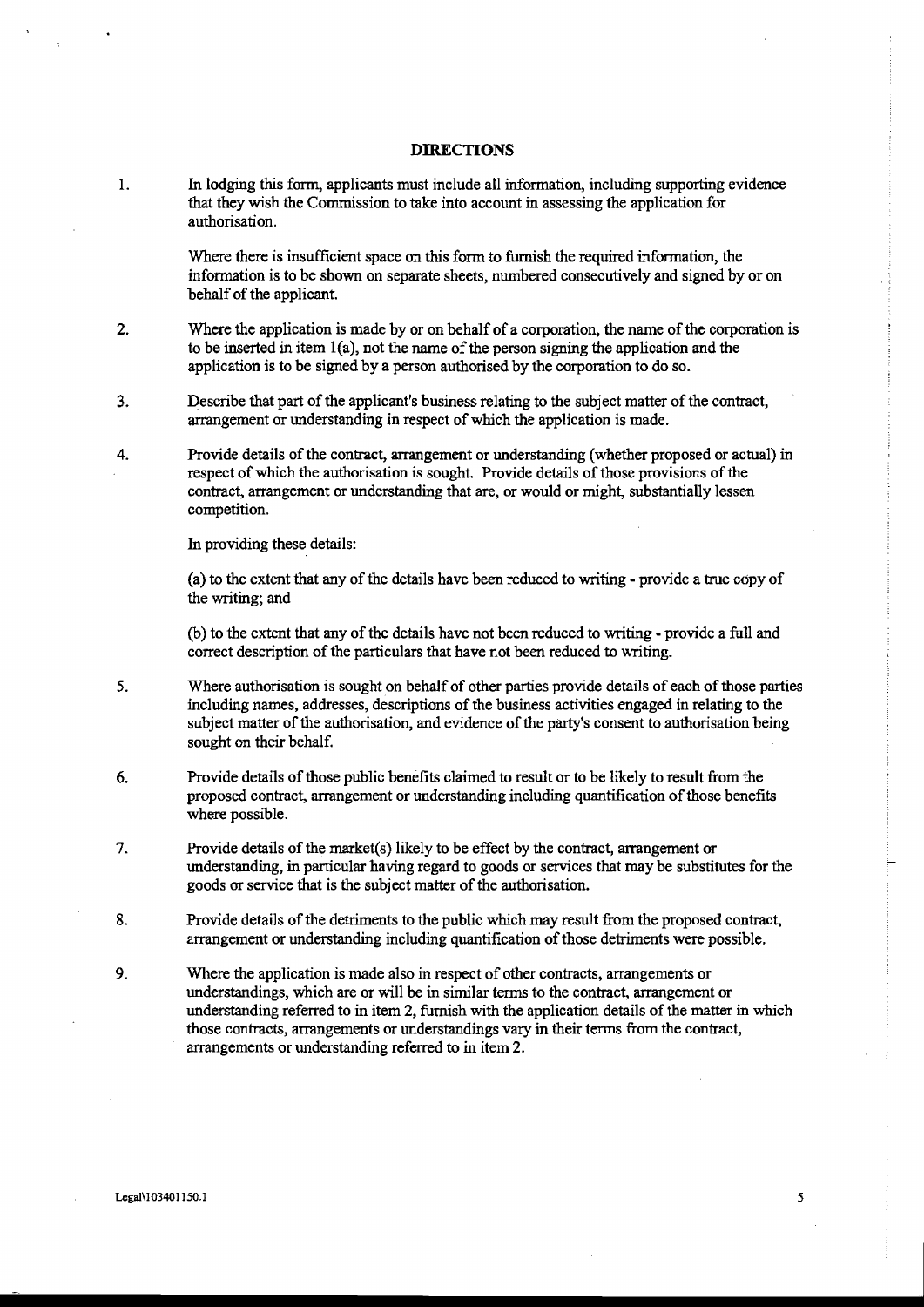| <b>AUST. COMPETITION &amp;</b><br><b>CONSUMER COMMISSION</b><br><b>SYDNEY</b> |  |              |  |  |  |  |
|-------------------------------------------------------------------------------|--|--------------|--|--|--|--|
|                                                                               |  | 1 5 FEB 2007 |  |  |  |  |

# Form E

# **Commonwealth of Australia Trade Practices Act 1974** - **Sub-section 88(1)**

# **EXCLUSIVE DEALING: APPLICATION FOR AUTHORISATION**

A91032

To the Australian Competition and Consumer Commission:

Application is hereby made under sub-section 88(8) of the *Trade Practices Act 1974* for *an* authorisation under that sub-section to engage in conduct that constitutes or may constitute the practice of exclusive dealing.

# 1. (a) Name **of** Applicants:

The Applicants are as follows:

- (i) ThroughVisioN Pty Limited ("TVN");
- (ii) Tabcorp Holdings Limited ("Tabcorp");
- (iii) **Sky** Channel Pty Ltd **("Sky"),**

(collectively, "the Parties").

This Application is to be read and determined together with the Application in Form B in respect of Agreements Affecting Competition ("Application").

# (b) S'nort description **of** business carried **on** by applicants:

A short description of the business carried on by each of the applicants is as follows:

- **(9** TVN is a sports rights management company that specialises in thoroughbred racing. **TVN** currently manages the thoroughbred horse racing rights for racing in Victoria and metropolitan Sydney.
- (ii) Tabcorp is **an** entertainment company, specialising in wagering and gaming.
- (iii) **Sky** is in the business of sports broadcasting, specialising in thoroughbred, harness and greyhound racing.

Further details of the applicants are provided in Section 3 of the submission made in support of this application ("Submission").

#### (c) Address in Australia for service of documents on the applicants:

Joanne Daniels Michael Gray<br>Clayton Utz Lawyers Freehills Lawyers Clayton Utz Lawyers LeveI 18 MLC Centre 333 Collins Street, 19 **Martin** Place Melbourne, Victoria 3000. Sydney, NSW, 2000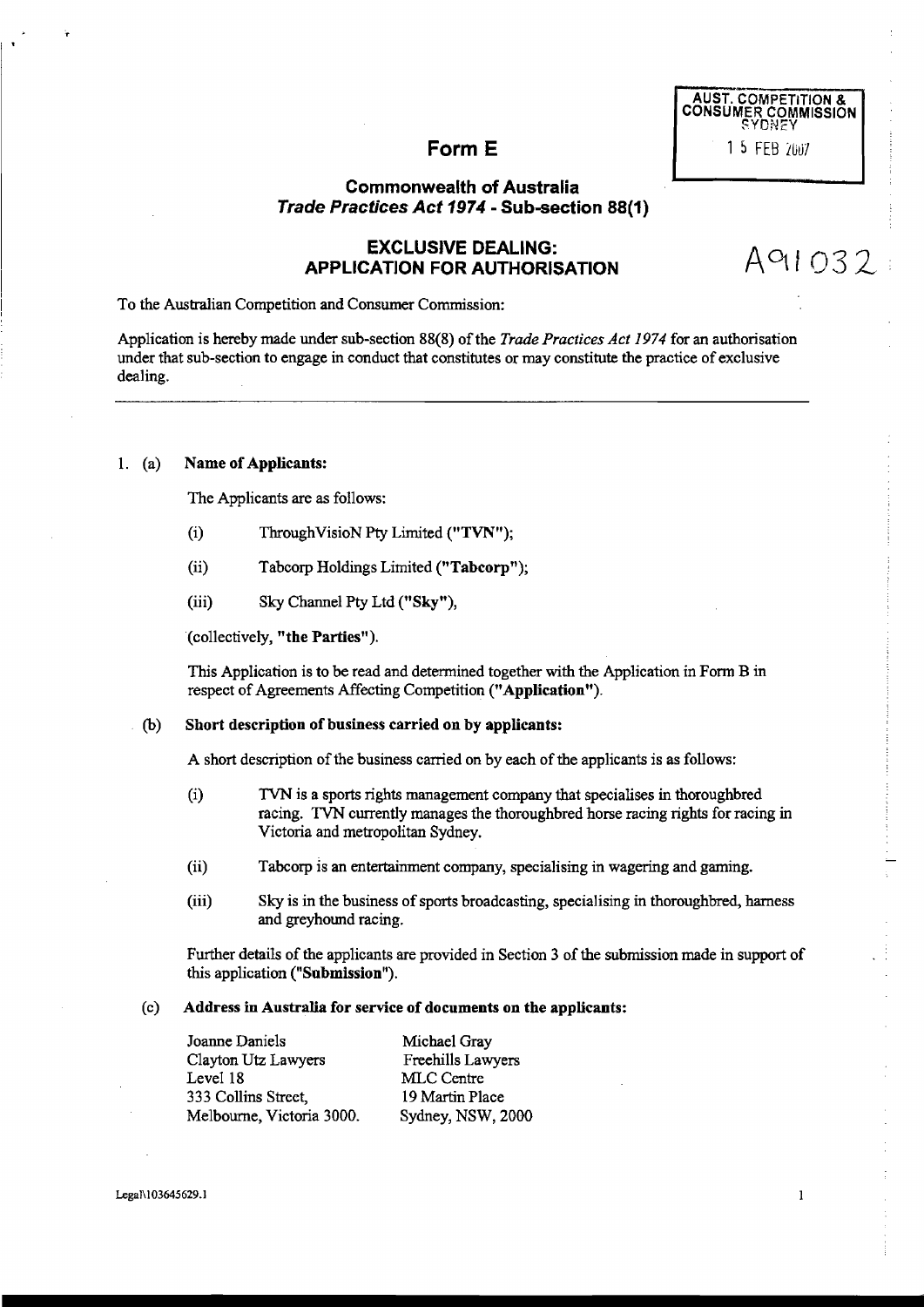# 2. (a) Description of the conduct that would or may constitute the practice of exclusive dealing:

Authorisation is sought for clause 1 of schedule 2 and clause 1 of schedule 3 of the Memorandum of Understanding ("MOUn) dated 1 February 2007 and any **arrangements** made under clause 2.3 of the MOU which are consistent with the MOU.

Further detail of the MOU is provided at Section 4 of the Submission.

# (b) Description of the goods and services in relation to the supply or acquisition of which this application relates:

The broadcasting rights for thoroughbred racing. See Section 4 of the Submission for firher details.

# (c) The term for which authorisation of the conduct is being sought and grounds supporting this period of authorisation:

The arrangements will be operational until 31 December 2012.

## **3.** (a) Class or classes of persons to which the conduct relates:

The classes of persons to which the conduct relates is acquirers of thoroughbred racing broadcast rights.

#### (b) Number of those persons:

(i) At present time:

Unknown

## (ii) Estimated within the next year:

# Unknown(c) Where number of persons stated in item  $3$  (b) (i) is less than 50, their names and addresses:

**Unknown** 

# **4.** (a) Arguments in support of authorisation:

The authorisation will allow for the realisation of significant public benefits and will have either minimal or no effect on competition. Further detail is provided at Sections10 and 11 of the Submission.

# (b) Facts and evidence relied upon in support of these claims:

The facts and contentions relied on by the applicants in support of these grounds are set out in the Submission, particularly sections 10 and 11.

**5.** Provide a description of the market(s) in which the goods or services described at 2 (c) are supplied or acquired and other affected markets including: significant suppliers and acquirers; substitutes available for the relevant goods or services; any restriction on the supply or acquisition of the relevant goods or services (for example geographic or legal restrictions):

> A description of the range of possible relevant markets is set out in Section 9 of the Submission.

#### **6.** (a) Detriments to the public resulting or likely to result from the authorisation, in particular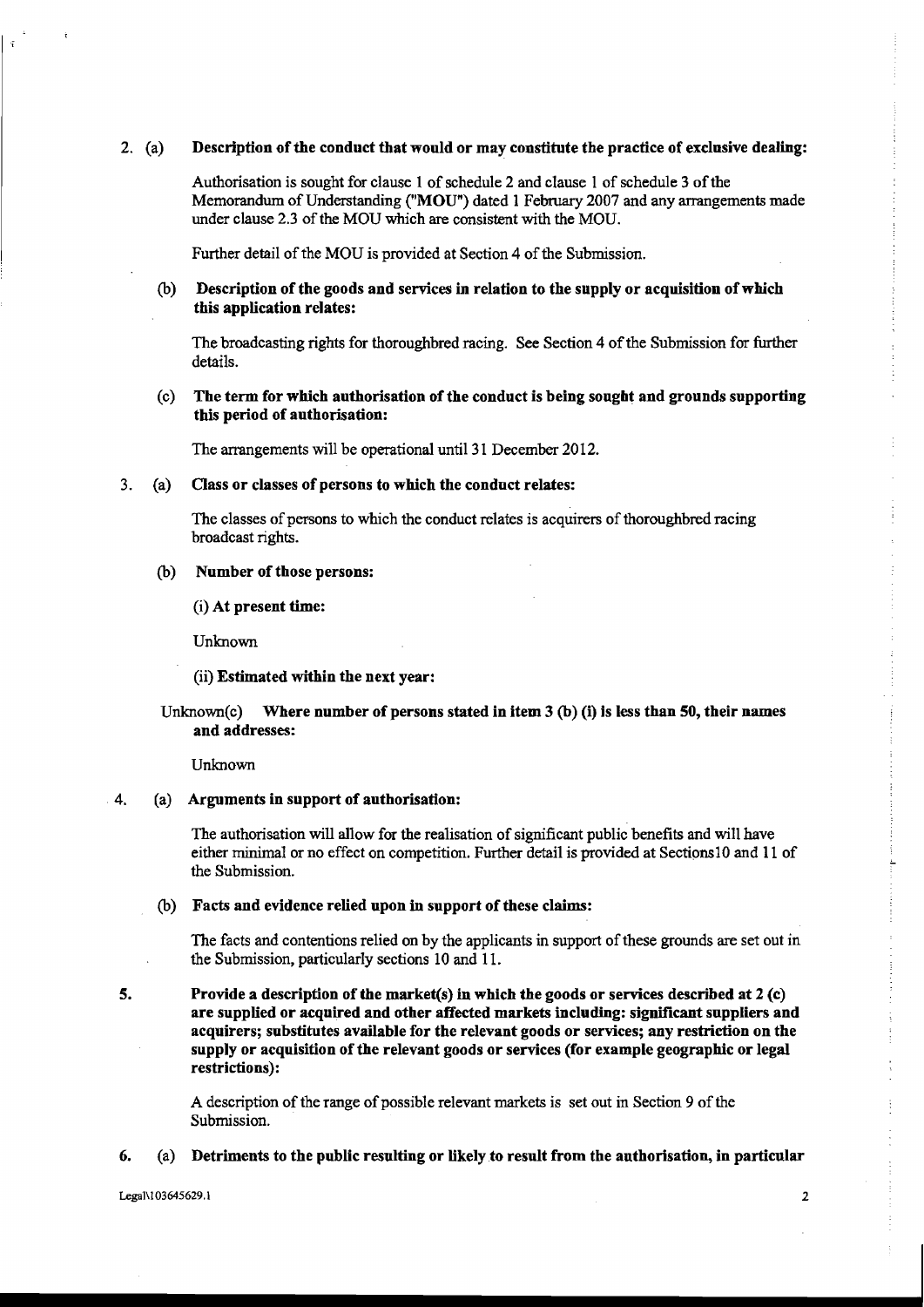the likely effect of the conduct on the prices of the goods or services described at 2 (b) and the prices of goods or services in other affected markets:

The authorisation will have either minimal or no effect on competition. See Section1 **0** of the Submission.

# (6) Facts and evidence relevant to these detriments:

The facts and contentions relied on by the applicants relevant to these detriments are set out in Section 10 of the Submission.

**7.** (a) Does this application deal with a matter relating to a joint ventnre **(See** section **45** of the Trade Practices Act **19 74)?** 

No

(6) If so, are any other applications being made simultaneously with this application **in**  relation to that joint venture?

Not applicable

(c) If so, by whom or on whose behalf are those other applications being made?

Not applicable

**8.** Name and address of person authorised by the applicant to provide additional information in relation to this application.

> Joanne Daniels, Partner, Clayton Utz, Level 18, 333 Collins Street, Melbourne, Vic, 3000, Ph: (03) 9286 6967.

Dated  $15$   $\ldots$   $5$   $\ldots$ ...2007

 $(S<sub>i</sub>$  enature)

Signed by/on behalf of **TVN** 

 $\frac{1}{2}$  $\frac{1}{2}$  $\frac{1}{2}$ 

 $t$ e $\ldots$ .9 $t$ z $\cdot$ (Description)

Michael Gray, Partner, Freehills, MLC Centre, 19 Martin Place, Sydney, NSW, 2001, Ph: (02) 9225 5286

Signed by/@ehalf of Tabcorp/Sky  $\sqrt{\frac{1}{\text{Sigma}}}$ 15th Felicen Dated.  $\ldots$ . 2007  $M$ ICHALL JOHN LRAY AUST. COMPETITION & (Full name) **CONSUMER COMMISSION** יבֿיקחי 1 5 FEB 2007 Legal\103645629.1 3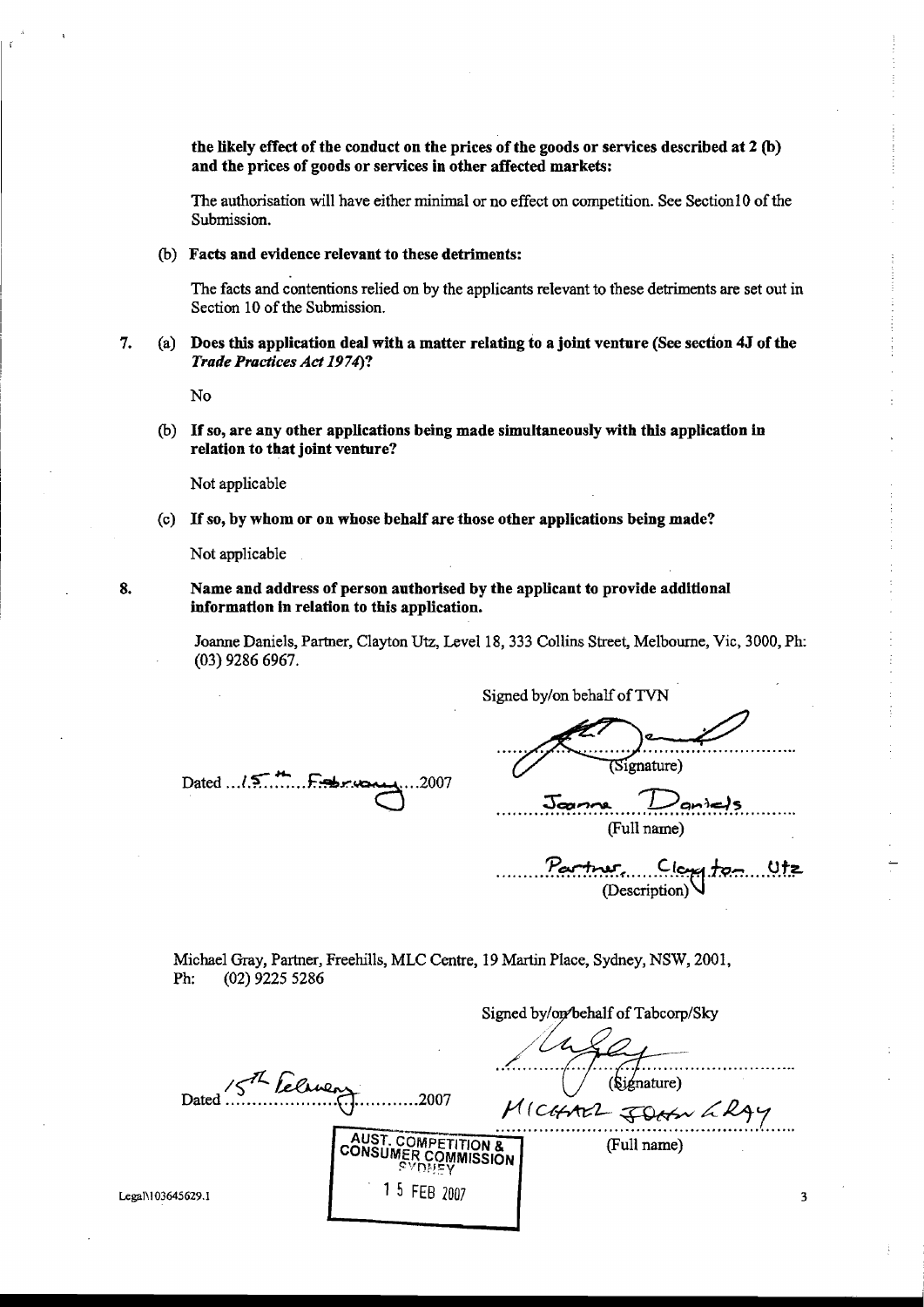Joshu Freehell, . . . .

Legal\103645629.1

 $\overline{\mathbf{4}}$